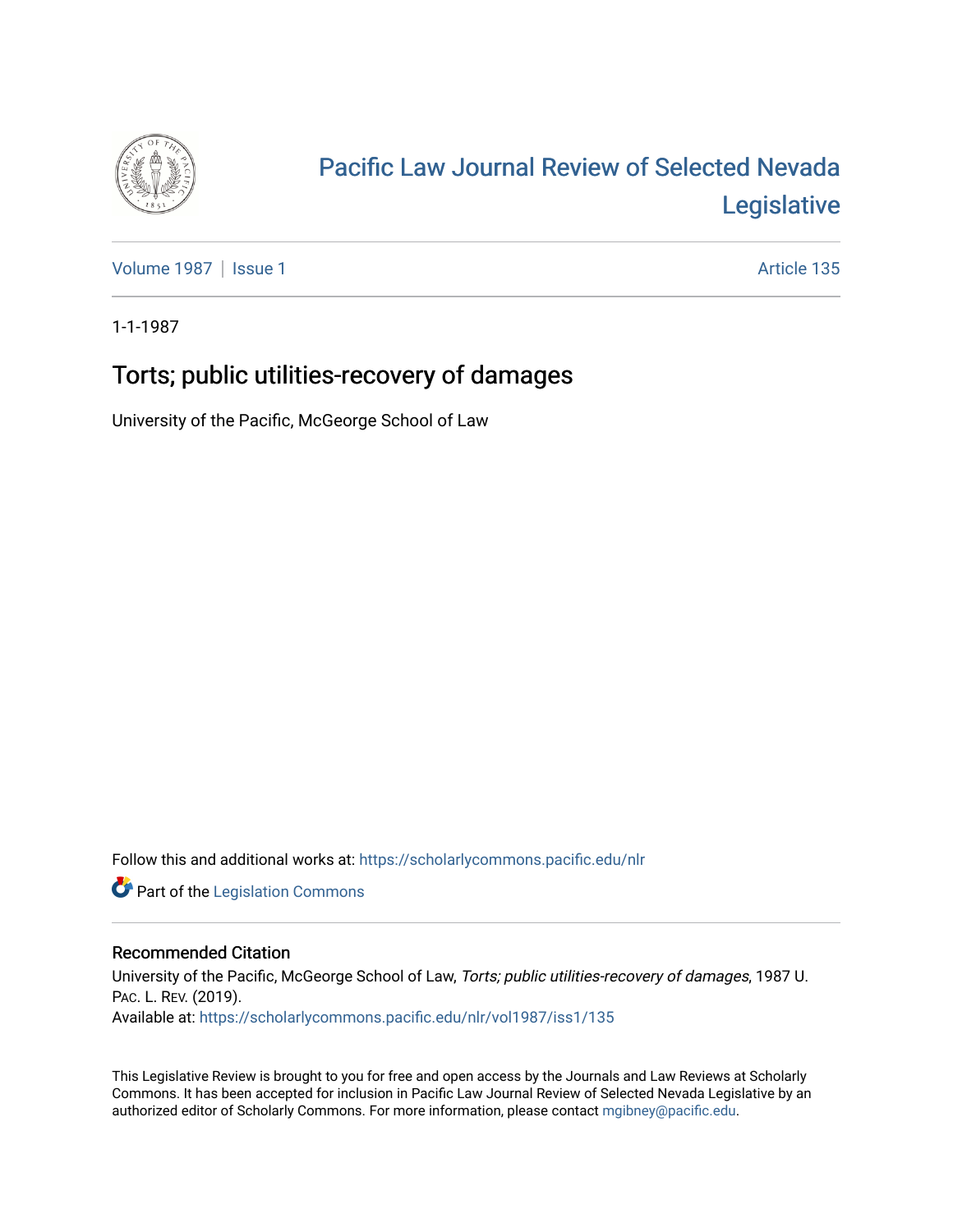### **Torts**

### Torts; public utilities—recovery of damages

NEv. REv. STAT. § 704.805 (amended). SB 184 (Committee on Commerce and Labor); 1987 STAT. Ch 234

Existing law provides that any public utility<sup>1</sup> may bring a civil action<sup>2</sup> for recovery of the costs of investigation, expert witnesses, equipment, attorney's fees, and three times the amount of actual damages against any person<sup>3</sup> who willfully obtains, by prohibited conduct, $4$  any service or product provided by the utility. $5$  Chapter 234 limits the civil action only to services provided by a utility.<sup>6</sup> Furthermore, Chapter 234 provides that a utility may recover damages from any person who willfully or negligently injures or destroys property used in the actual production, distribution or delivery of the service provided by the utility.<sup>7</sup> The violator is liable for the cost

1. *See* NEv. REv. STAT. §§ 704.020 (definition of public utility), 704.030 (persons not included within definition of public utility). Community Antenna Television Companies [hereinafter CATV] are no longer included within the definition of public utility. 1985 Nev. Stat. ch. 635, sec. 5, at 2049 (amending NEv. REv. STAT. § 704.020 1(e)). *See* NEv. REv. STAT. §§ 711.030 (definition of CATV company), 711.040 (definition of community antenna television system). Civil damages and criminal penalties available to CATV companies are regulated independently. *See generally id.* §§ 711.270, 711.280 (criminal penalties and civil damages for the unauthorized receipt or interception of the service of CATV companies).

2. Criminal penalties may also be imposed. *See id.* § 704.800.

3. */d.* § 704.015 (definition of person).

4. Prohibited conduct includes: (1) Opening, breaking into, tapping or connecting with any pipe, flume, ditch, conduit, reservoir, wire, meter or other apparatus owned or used by another person; (2) bypassing any meter or other instrument used to register the quantity consumed or supplied; or (3) altering, disconnecting, removing, injuring or preventing the action of any meter or other instrument used to register the quantity consumed or supplied. /d. § 704.805 1.

5. *Id.* § 704.805 1. Damages recoverable include treble the amount of damages, plus all reasonable costs and expenses, including equipment costs, investigation costs, expert witness fees, and attorney fees. *Id*. A rebuttable presumption is established that the person obligated to pay for the service or product caused or had knowledge of the proscribed conduct if the person was the occupant of the premises that received the product, or had access to the delivery system of the product.  $Id. \$  704.805 2. The rebuttable presumption only shifts the burden of going forward with the evidence and does not shift the burden of proof to the defendant. *Id.* § 704.805 3. See generally 1985 PAC. L.J. REV. NEV. LEOIS. 117-18 (discussion of 1985 Nev. Stat. ch. 369, sec. 1, at 1037 (enacting NEv. REv. STAT. § 704.805)).

6. 1987 Nev. Stat. ch. 234, sec. 1, at\_ (amending NEv. REv. STAT. § 704.805 1). *See supra* note 2.

7. 1987 Nev. Stat. ch. 234, sec. 1, at ...... (amending NEV. REV. STAT. § 704.805 4).

*Review of Selected Nevada Legislation* 199